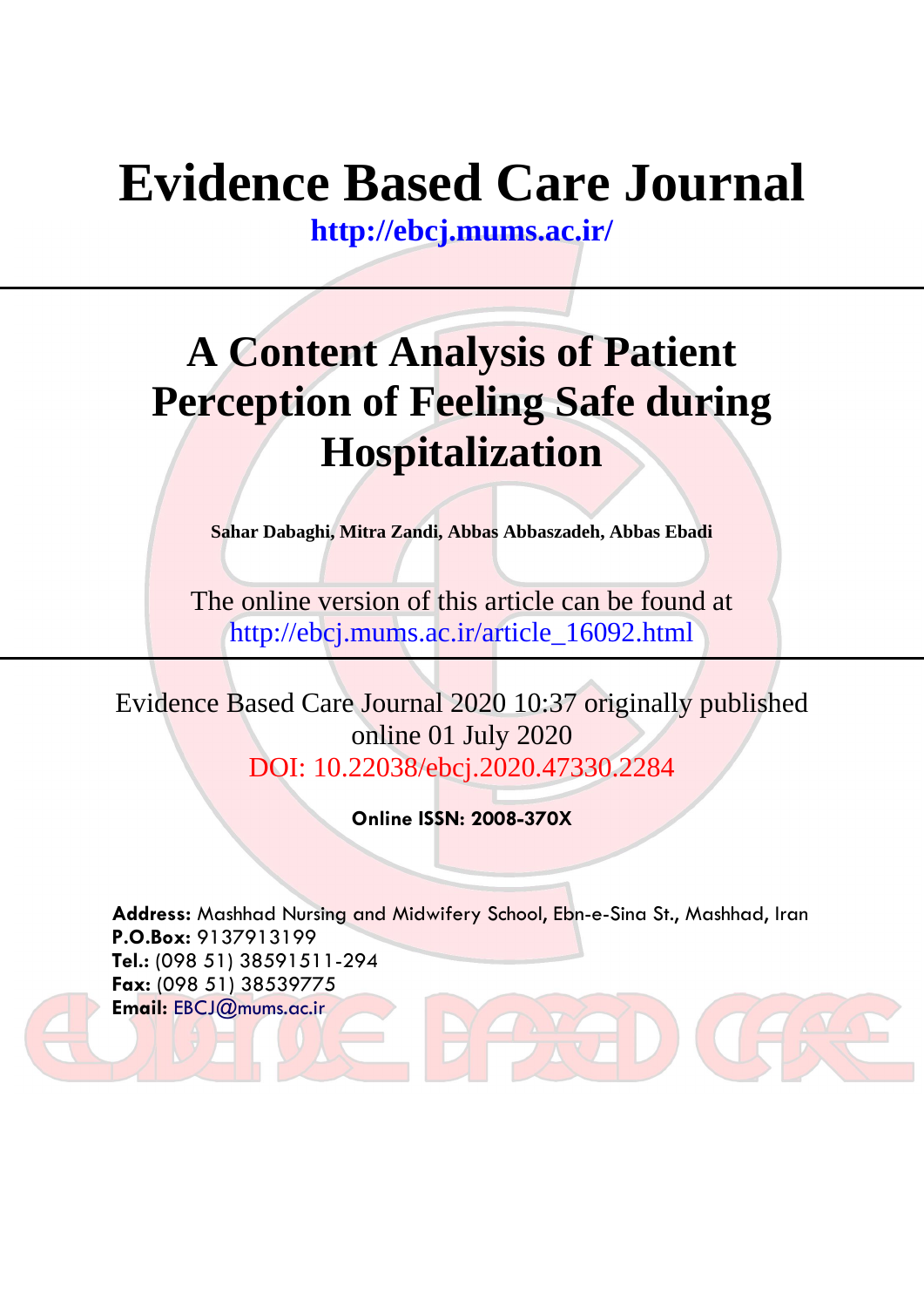

**Evidence Based Care Journal** 

Original Article



### **A Content Analysis of Patient Perception of Feeling Safe during Hospitalization**

**Sahar Dabaghi<sup>1</sup> , Mitra Zandi2\*, Abbas Abbaszadeh<sup>3</sup> , Abbas Ebadi4,5**

**Received**: 03/05/2020 **Accepted**: 30/06/2020

Evidence Based Care Journal, 10 (2): 37-47

#### **Abstract**

**Background:** Patients are meticulous supervisors of their self-care. Their perceptions and experiences play a significant role in their awareness of the overt and covert problems in the healthcare settings. However, few studies have focused on the exact details of the nature of safety experienced only by the patients.

**Aim:** This study aimed to carry out the conventional content analysis of patients' feelings of safety during hospitalization.

**Method:** This qualitative study was conducted on a total of 31 patients hospitalized in various wards of hospitals affiliated to Shahid Beheshti University of Medical Sciences in Tehran, Iran, using purposive sampling in 2019. The data, obtained through semi-structured interviews, were analyzed by conventional content analysis using Graneheim and Lundman's approach (2004) with MAXQDA software (version 2010).

**Results:** Finally, data analysis resulted in the establishment of three main categories, namely feeling of insecurity, insolvency, and seeking safety and security.

**Implications for Practice:** The obtained results of the present study can be helpful in designing a patient-based care program focusing on patient safety. The healthcare team can improve patient care through the consideration of factors contributing to the feeling of safety in patients.

**Keywords:** Feeling safe, Hospitalization, Patients, Perception, Qualitative research

<sup>&</sup>lt;sup>1.</sup> PhD Candidate, Student Research Committee, Nursing and Midwifery Faculty, Shahid Beheshti University of Medical Sciences, Tehran, Iran

<sup>2.</sup> Postdoc in Nursing, Assistant Professor, School of Nursing and Midwifery, Shahid Beheshti University of Medical Sciences, Tehran, Iran.

<sup>3.</sup> Professor, Nursing and Midwifery School, Shahid Beheshti University of Medical Sciences, Tehran, Iran

<sup>4.</sup> Professor, Behavioral Sciences Research Center, Lifestyle Institute, Baqiyatallah University of Medical Sciences, Tehran, Iran

<sup>5.</sup> Professor, Faculty of Nursing, Baqiyatallah University of Medical Sciences, Tehran, Iran

<sup>\*</sup> Corresponding author, Email: mitra.zandi@yahoo.com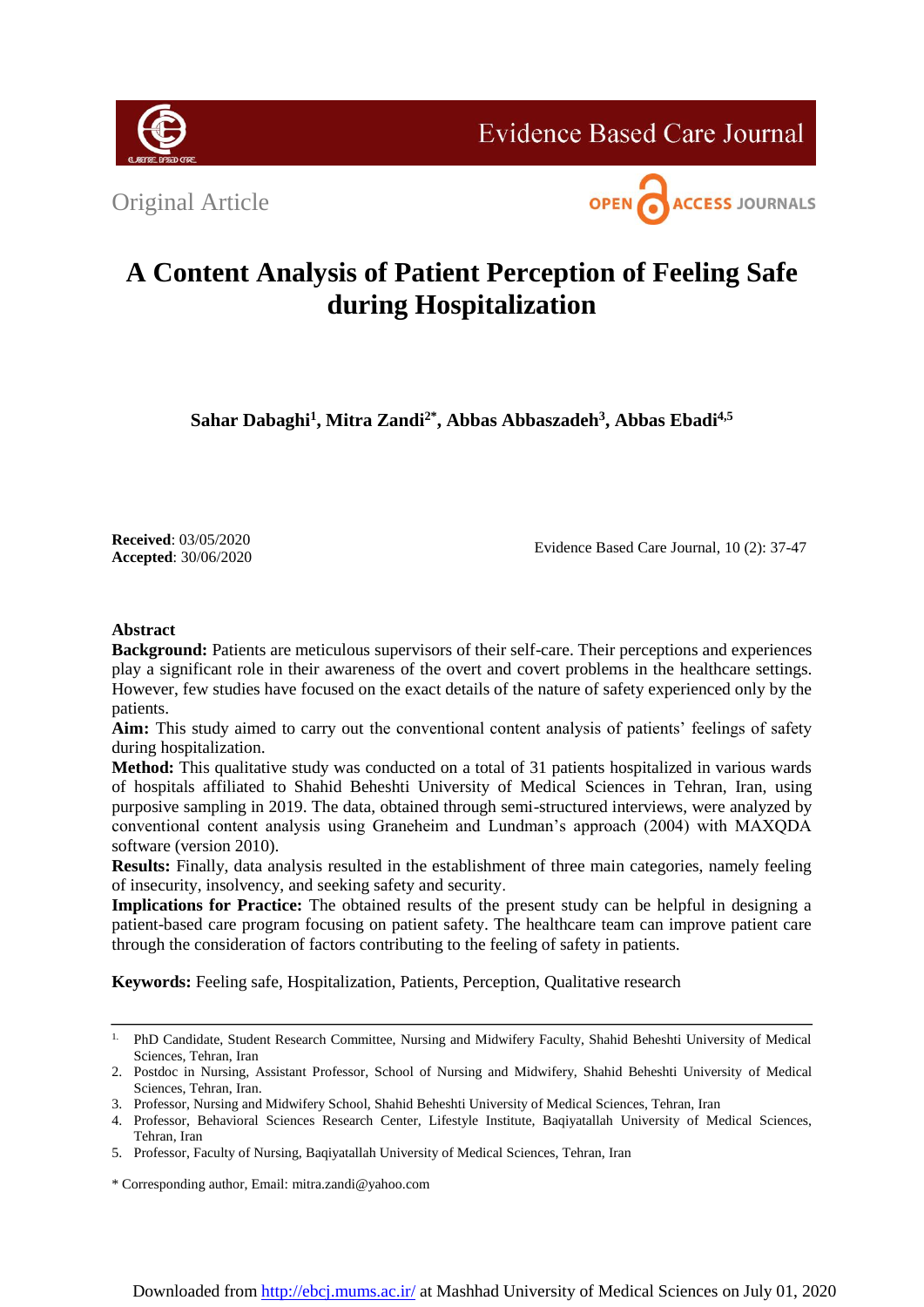#### **Introduction**

The feeling of security and safety is one of the intrinsic human needs and is integrated with human nature. Since safety is one of the basic human needs, it seems that it exerts a considerable influence on the determination of the quality of life and satisfaction of individuals (1). According to Maslow's hierarchy of needs, the need for safety and security is one of the essential human requirements (2).

Safe care is a very fundamental principle in the perspectives of healthcare staff, managers, and policymakers. It is a highly important issue in healthcare settings so that any shortage or deficiency in the provision of primary care is considered one of the major factors threatening patient safety (3). This threat will occur following the lack of perception of safety concept, ignorance about potential threats, and faults in the application of the technologies related to patient safety (4). According to the World Health Organization's definition of patient safety (2004), the reduction of unnecessary healthcareinduced damage to a minimum is acceptable.

Patients may be hurt by the healthcare causing iatrogenic permanent damage, increased hospital stay, and even mortality. In other words, patient safety means the prevention and decrease of untoward sequelae and adverse consequences (5). There are known and unknown factors in the subset of this need (2). Therefore, patient safety is considered a key indicator and element in securing quality healthcare, and this goal is multi-step, systemic, and multidisciplinary  $(6, 7)$ . Consequently, nurses are regarded as the key members of the healthcare team because they form the largest group of care providers, and their basic role in care-giving and protection and promotion of the healthcare system is obvious (8).

The goal of patient safety is to provide safe care for the patient and personnel (9). Most studies on patient safety have been carried out in hospital settings since most of the safety events have been identified in hospitals. As a result, the need to perform patient safety studies is prioritized in hospitals and care-giving settings. However, the question should be answered whether patients really feel safe in the presence of these standards and studies conducted so far.

According to the evidence, it is indicated that patients are sensitive supervisors of their self-care, and their perceptions and experiences play an important role in their awareness of the overt and covert problems in the healthcare settings. Nonetheless, the exact details of the safety nature experienced only by patients have been addressed only in sporadic studies (10).

The concept of patient safety and associated effective factors have received less attention in previous studies as these studies have been mostly performed in a limited way in specialized care settings, such as intensive care units (ICUs), hemodialysis wards, and surgery wards (11-13). As a result, there is no comprehensive and full-fledged definition of the concept and available effective factors. Consequently, a content analysis of patient safety may provide a clear perception of the concept under study leading to the creation of standard care programs in the future. Therefore, the current study aimed to carry out the content analysis of patients' feelings of safety during hospitalization.

#### **Methods**

In this study, conventional content analysis was used to describe a phenomenon and patients' emotional reactions to it. This approach is useful when the evidence or related theories are rare  $(14)$ . The study settings included governmental hospitals affiliated to Shahid Beheshti University of Medical Sciences in Tehran, Iran. Conscious patients aged over 18 years hospitalized in in-patient wards of selected governmental hospitals for at least 3 days, able to speak in Persian and verbalize their perception, and inclined to participate in the study were selected using purposive sampling.

The patients' consent for participation was obtained, and the required data were collected by semistructured interviews. The interviews were individually performed in a private silent environment in patients' convenience and recorded by a digital voice recorder. Firstly, some general opening questions were asked by the researcher to familiarize with the patients and create an intimate anxietyfree milieu. Then, more specialized questions directed toward the objective of the study were asked. The mean time of interviews individually performed was 45 min. The interview guiding questions developed by the research team were as follows:

What actions of the healthcare team give you the feelings of calmness and safety?

When do you feel exposed to dangers or risks during hospitalization?

Since your hospitalization, what factors disturbed your feelings of tranquility or safety?

What do you need to have greater feelings of calmness and safety in the hospital setting?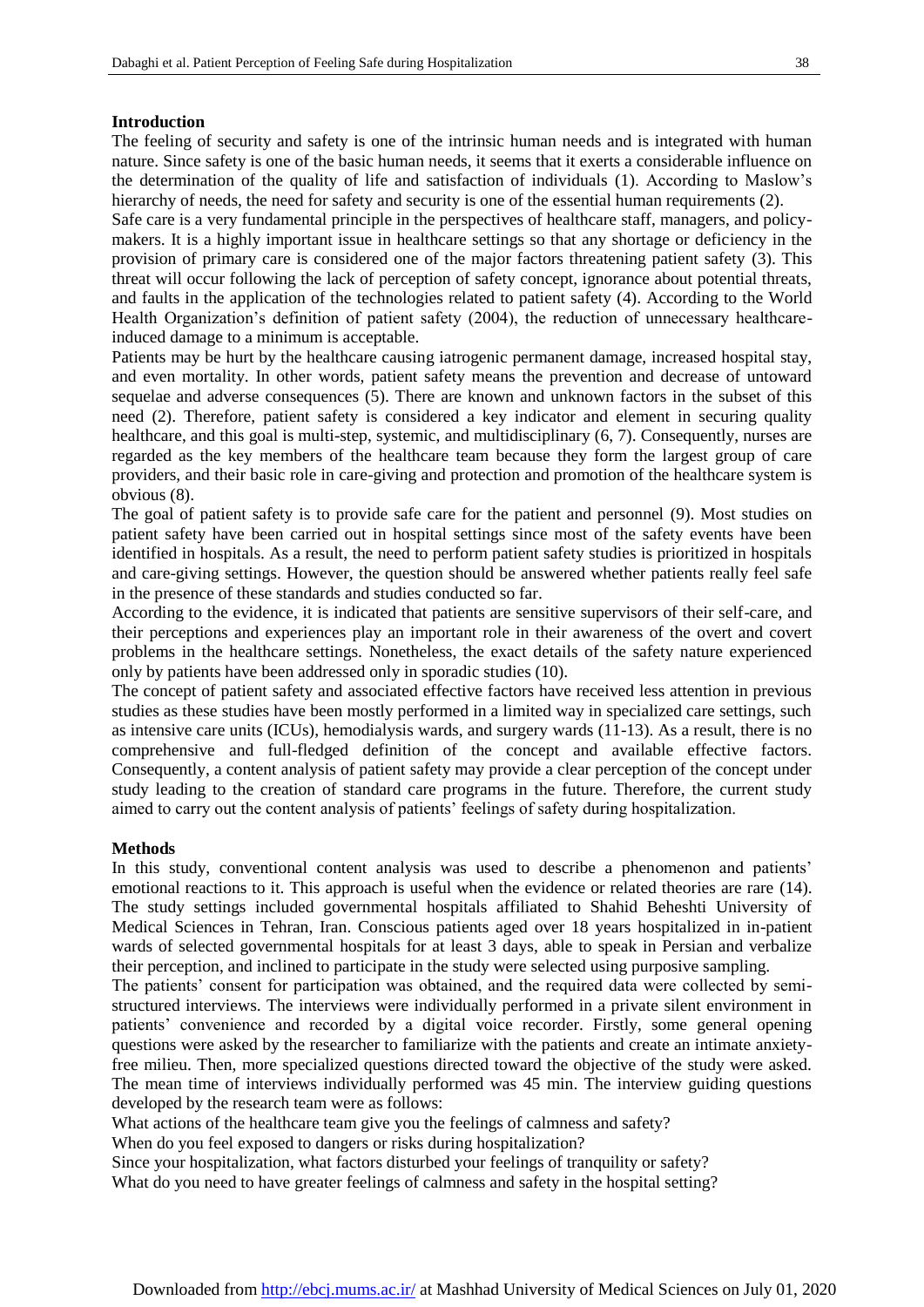The interviews continued up to the achievement of data saturation. Finally, the interview was ended with some open questions. In addition to voice recording, the researcher took some paper-and-pencil notes related to verbal or non-verbal responses of the participants. To increase patient variety, the subjects were selected from different wards.

Data analysis was simultaneously conducted with data collection. In this process, the data were divided into the smallest meaning units. The new data were compared together in terms of similarities and differences and categorized through frequent reviews and integration of similar data. The obtained data were assessed by conventional content analysis using Graneheim and Lundman's approach (2004) (15). The data were analyzed qualitatively in the five steps, including 1) transcribing the whole interview immediately after completion, 2) reading the whole text to arrive at a general understanding/gist of the content, 3) determining the meaning units and primary codes, 4) categorizing the similar primary codes into more comprehensive categories, and 5) determining the main theme of the categories.

In this method, called the deductive model, the researchers avoid using the present categories and allow the categories and their labels to emerge from the data. At the end of the interviews, the recorded data were carefully listened to in no time and transcribed verbatim. Subsequently, the interview transcriptions were studied several times for the production of a general new idea through immersing in the data. Indeed, the data were collected through interviews and analyzed by semantic associations, and finally the main themes emerged. Reduction, merging, logical combination of the data, and abstraction were used in all phases of data analysis.

Validity, reliability, and objectivity are the criteria for quality assessment in qualitative studies (16). In the present study, data accuracy was established on the basis of five criteria, namely credibility, transferability, confirmability, dependability, and authenticity. The current study also used five Lincoln and Guba criteria (17, 18). In order to carry out the present study, the permission was obtained from Shahid Beheshti University of Medical Sciences with the ethics code of 1397.1129.

#### **Results**

A total of 31 patients with a mean age of 43 years (range: 19-71 years) participated in this study. To ensure maximal patient variety, the participants were selected from different wards, including ICU, coronary care unit, surgery, internal, oncology, nephrology and transplant, obstetrics and gynecology, labor, urology, dermatology, and gastroenterology (Table 1). Data analysis resulted in 650 open codes categorized into three main categories, ten *Categories,* and five subcategories. The main categories included feelings of insecurity, insolvency, and seeking safety and security (Table 2).

#### *1. Feeling of insecurity*

This category consists of the two subcategories, namely feeling of anxiety and feeling unprotected,

| Table 1. Characteristics of patients participated in interview $(n=31)$                   |                                                       |  |  |
|-------------------------------------------------------------------------------------------|-------------------------------------------------------|--|--|
| Characteristic                                                                            | n                                                     |  |  |
| Gender<br>Female<br>Male                                                                  | 15<br>16                                              |  |  |
| Age (year)<br>Mean $\pm$ standard deviation (range)                                       | $43.0 \pm 14.0$ (19-71)                               |  |  |
| Hospitalization (day)<br>Mean $\pm$ standard deviation (range)                            | $9 \pm 4(4-21)$                                       |  |  |
| Educational status<br>Primary<br>Diploma<br>Associate<br><b>Bachelor</b><br>Master<br>PhD | 4<br>8<br>$\overline{c}$<br>10<br>5<br>$\overline{c}$ |  |  |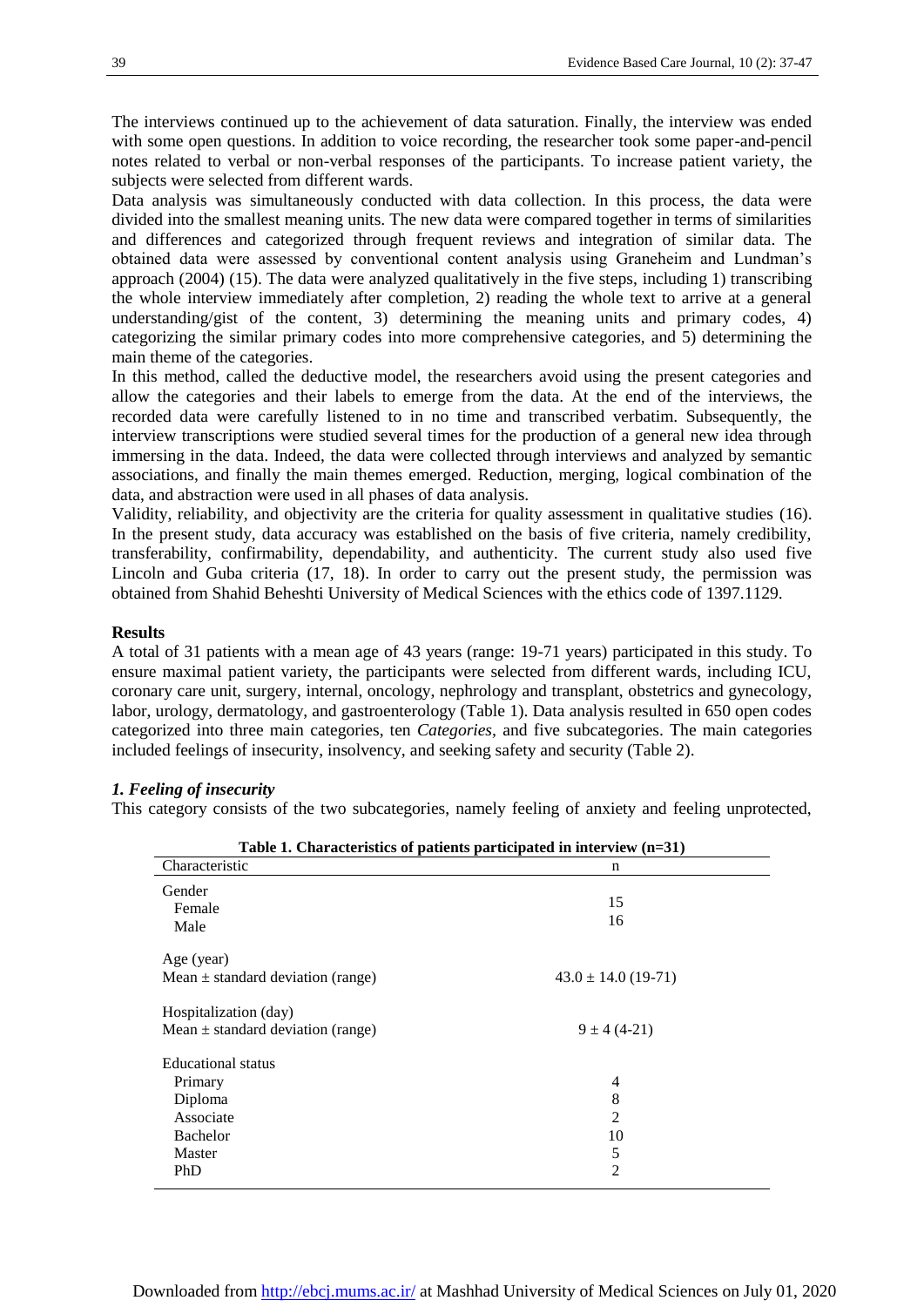| ٠ | I<br>I<br>٩ |
|---|-------------|

| Quotation                                                                                                                                                                                                                                                                                                                                                                                                                                                                                                                                                                                                                                                                                                                                                                                                | Code                                                                                                                                                                                                                                                                                                                                                                                                                  | Subcategory                                       | Category               | Main<br>category         |
|----------------------------------------------------------------------------------------------------------------------------------------------------------------------------------------------------------------------------------------------------------------------------------------------------------------------------------------------------------------------------------------------------------------------------------------------------------------------------------------------------------------------------------------------------------------------------------------------------------------------------------------------------------------------------------------------------------------------------------------------------------------------------------------------------------|-----------------------------------------------------------------------------------------------------------------------------------------------------------------------------------------------------------------------------------------------------------------------------------------------------------------------------------------------------------------------------------------------------------------------|---------------------------------------------------|------------------------|--------------------------|
| "Now, I see nightmares of cancer. I<br>was always afraid of cancer as my<br>grandpa and grandma both died of<br>cancer. My mind is filled with the<br>belief that all cancer patients will die".<br>(Patient 28)                                                                                                                                                                                                                                                                                                                                                                                                                                                                                                                                                                                         | Painful procedure,<br>relatives' mortalities due to a<br>similar disease.<br>unsuccessful surgery,<br>and disrespect for the patient<br>fear of cesarean section (CS) due<br>to watching other mothers with CS                                                                                                                                                                                                        | Patient's<br>previous<br>negative<br>experiences  |                        |                          |
| "Nurses administer my medications<br>incompletely;<br>for<br>example,<br>they<br>discontinued my previous medic-ations<br>and started new drugs; yet, when I object<br>to them, they give me my previous<br>medicines again. They said: "we don't<br>know"; however, I had told them that the<br>doctor had told me to discontinue<br>rituximab. When I remind them of it, they<br>simply said that the residents have<br>prescribed it and I should take it. I don't<br>really know what to do, whether take it<br>or not, or for example, I should take a 1-<br>g dose of one of my medications; yet,<br>they brought a 250-mg dose; then, I had<br>to stay up, go there, and tell them that<br>they gave me the wrong dose. Nurses<br>either don't read the chart or read it<br>wrongly". (Patient 6) | Treatment team,<br>physician's knowledge, and<br>students' competency                                                                                                                                                                                                                                                                                                                                                 | Lack of<br>confidence in<br>the treatment<br>team | Feeling of<br>anxiety  |                          |
| "Pensions are very low, and hospital<br>costs are high for me. The government<br>must support us. One of my concerns is<br>the cost of my treatment during<br>discharge." (Patient 10)                                                                                                                                                                                                                                                                                                                                                                                                                                                                                                                                                                                                                   | Purchase of medical materials<br>and instruments.<br>costs of attendants,<br>and costs of a hospital bed                                                                                                                                                                                                                                                                                                              | Financial<br>challenges                           |                        | Feeling of<br>insecurity |
| "The air conditioner does not work at<br>all.<br>The<br>bathroom smells bad".<br>(Patient 8)<br>"The emergency ward and clinic are<br>overcrowded. It's because this is a<br>governmental center with good<br>facilities and equipment. All patients<br>want to come here; then, the staff is<br>exhausted, gets angry at patients, and<br>misbehaves them. Since there are a few<br>nurses here, patients go mad. These<br>tensions give the patients a feeling of<br><i>discomfort"</i> . (Patient 11)                                                                                                                                                                                                                                                                                                 | Inappropriate working<br>conditions,<br>dissatisfaction with rules and<br>regulations,<br>inappropriate nutritional<br>conditions,<br>lack of sexual correspondence Environmental<br>between patients and staff,<br>shortage of facilities and<br>equipment,<br>inappropriate hospital structure,<br>inappropriate hospital sanitation,<br>inappropriate room temperature,<br>and crowd of students at the<br>bedside | annoying<br>factors                               | Feeling<br>unprotected |                          |
| "There is no coordination among them<br>here; for example, the doctor told me<br>that I should be hospitalized for<br>operation on Monday.<br>When I<br>presented to the ward, the students told<br>me that the surgery list was full on<br>Monday and asked me to go and come<br>back next week". (Patient 30)<br>"I have to be hospitalized for a few<br>days to have an endoscopy. Then,<br>when I went to the endoscopy<br>department with a nurse a few days<br>later, I had to wait a long time for my<br>turn". (Patient 19)                                                                                                                                                                                                                                                                      | Long waiting time, disturbance<br>during patient's sleep, lack of<br>coordination among the<br>treatment team, insufficient<br>attention to the patients and their<br>attendants, medical<br>errors during care-giving, and<br>insufficient commitment of the<br>treatment staff                                                                                                                                      | Reception of<br>ineffective<br>care               |                        |                          |

**Table 2. Indicators associated with the concept of feeling safe**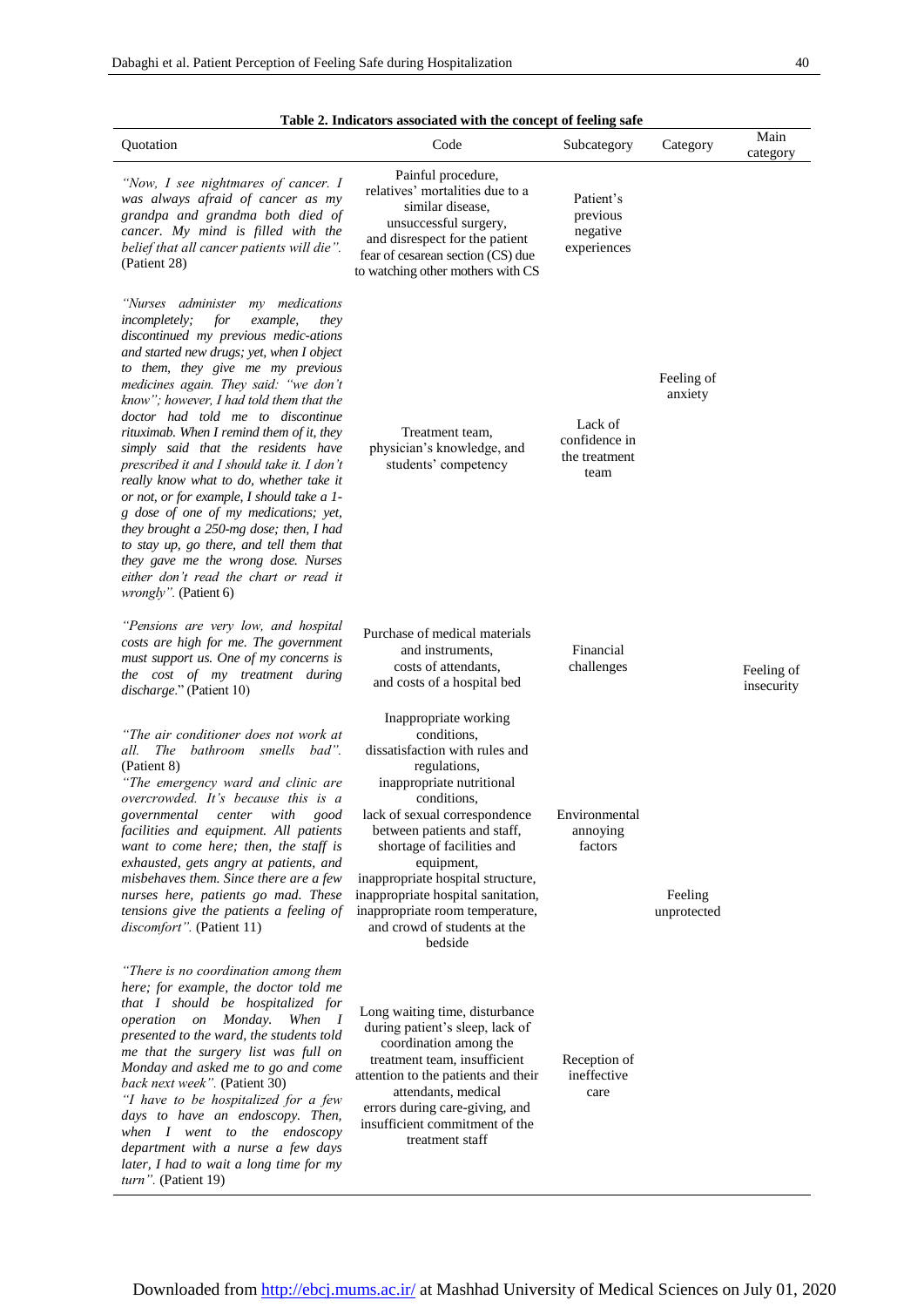| <b>Table 2 Continued.</b>                                                                                                                                                                                                                                                                                                                                                                                                                            |                                                                                                                                                                                                                                                                                                                                           |                                                             |
|------------------------------------------------------------------------------------------------------------------------------------------------------------------------------------------------------------------------------------------------------------------------------------------------------------------------------------------------------------------------------------------------------------------------------------------------------|-------------------------------------------------------------------------------------------------------------------------------------------------------------------------------------------------------------------------------------------------------------------------------------------------------------------------------------------|-------------------------------------------------------------|
| "I have completely lost hope, feel like I<br>am an extra person, and have caused a<br>lot of trouble for my family. I thought<br>about suicide many times". (Patient 3)                                                                                                                                                                                                                                                                              | Feeling of gradually fading<br>away,<br>feeling of being a load on others'<br>shoulders,<br>suicide thoughts,<br>and in limbo between life and<br>death                                                                                                                                                                                   | Loss of<br>hope                                             |
| "Since<br>last year, I have<br>been<br>hospitalized several times due to my<br>problem, and I have spent time hoping<br>that I will finally recover. I'm really<br><i>tired</i> ". (Patient 17)                                                                                                                                                                                                                                                      | Fatigue experienced following<br>repeated history takings by<br>residents, repeated<br>hospitalizations, frequent surgical<br>complications, patient's wandering<br>about, annoyance due to lack of<br>skillfulness of the staff in care-<br>giving, and patient's insolvency<br>due to numerous treatments                               | Mental<br>exhaustion<br>Insolvency                          |
| "Doctors look at us as a customer and<br>not humanely. When I'm going to have<br>surgery or treatment, they don't justify<br>me at all. Doctors are only thinking<br><i>about money</i> ". (Patient 15)                                                                                                                                                                                                                                              | Feeling of being<br>abandoned/secluded,<br>being overlooked<br>lack of a humanistic approach<br>toward the patient, and lack of<br>justification for the treatment<br>course                                                                                                                                                              | Mental<br>failure                                           |
| "I feel like I'm trapped in a cage. I'm<br>not even allowed to leave the<br>department. For me, every day is equal<br>to a year". (Patient 11)                                                                                                                                                                                                                                                                                                       | Disorganized functional duties<br>of family members, feeling of<br>being trapped in the ward, and<br>discouraging the patient from the<br>treatment course                                                                                                                                                                                | Slow<br>passage of<br>the rough<br>time of<br>hospital stay |
| "I asked my nurse several times to come<br>to my bedside, but she didn't pay<br>attention to me, and I had to shout and<br>show my anger so that she would pay<br><i>attention</i> ". (Patient 1).                                                                                                                                                                                                                                                   | Asking the treatment team to<br>attend their bedside and<br>getting angry<br>resulting in complaining to the<br>office                                                                                                                                                                                                                    | Seeking<br>Efforts to be<br>safety and<br>seen<br>security  |
| "When doctors and nurses didn't<br>explain to me about illness and<br>treatment, I searched the net to find<br>out what they were doing. Sometimes I<br>listened carefully to what they were<br>saying about the disease". (Patient 2)                                                                                                                                                                                                               | Listening to physicians during<br>their ward rounds, listening to<br>nurses during their shift change,<br>regular controlling of the drugs,<br>seeking information on the<br>internet, making efforts for<br>contributing to the treatment<br>course,<br>and requesting for providing<br>information on the part of the<br>treatment team | Attempts for<br>awareness                                   |
| "When I found out that the doctor had<br>prescribed painkillers for me, while I<br>was not in pain, I had to secretly throw<br>away the drugs and pretend that I had<br>taken my medicine". (Patient 21)<br>"I have been living in this atmosphere<br>for some days. I'm mentally tired; yet,<br>they don't allow me to go out. I<br>concluded that I must leave the ward<br>secretly without their permission or<br><i>awareness.</i> " (Patient 1) | Disposing of medications<br>secretly, leaving the ward<br>secretly,<br>showing pretentious good<br>behavior toward nurses, hiding<br>precious properties, and paying<br>money for fulfilling their duties                                                                                                                                 | Pretention<br>and<br>concealment                            |
| "To forget the discomfort and reduce<br>my stress, I tried to calm myself down<br>by praying. Sometimes I read a book".<br>(Patient 23)                                                                                                                                                                                                                                                                                                              | Walking, reading books, lying or<br>sleeping, talking to the family,<br>playing, watching TV, and<br>praying                                                                                                                                                                                                                              | Challenge<br>for internal<br>turbulence                     |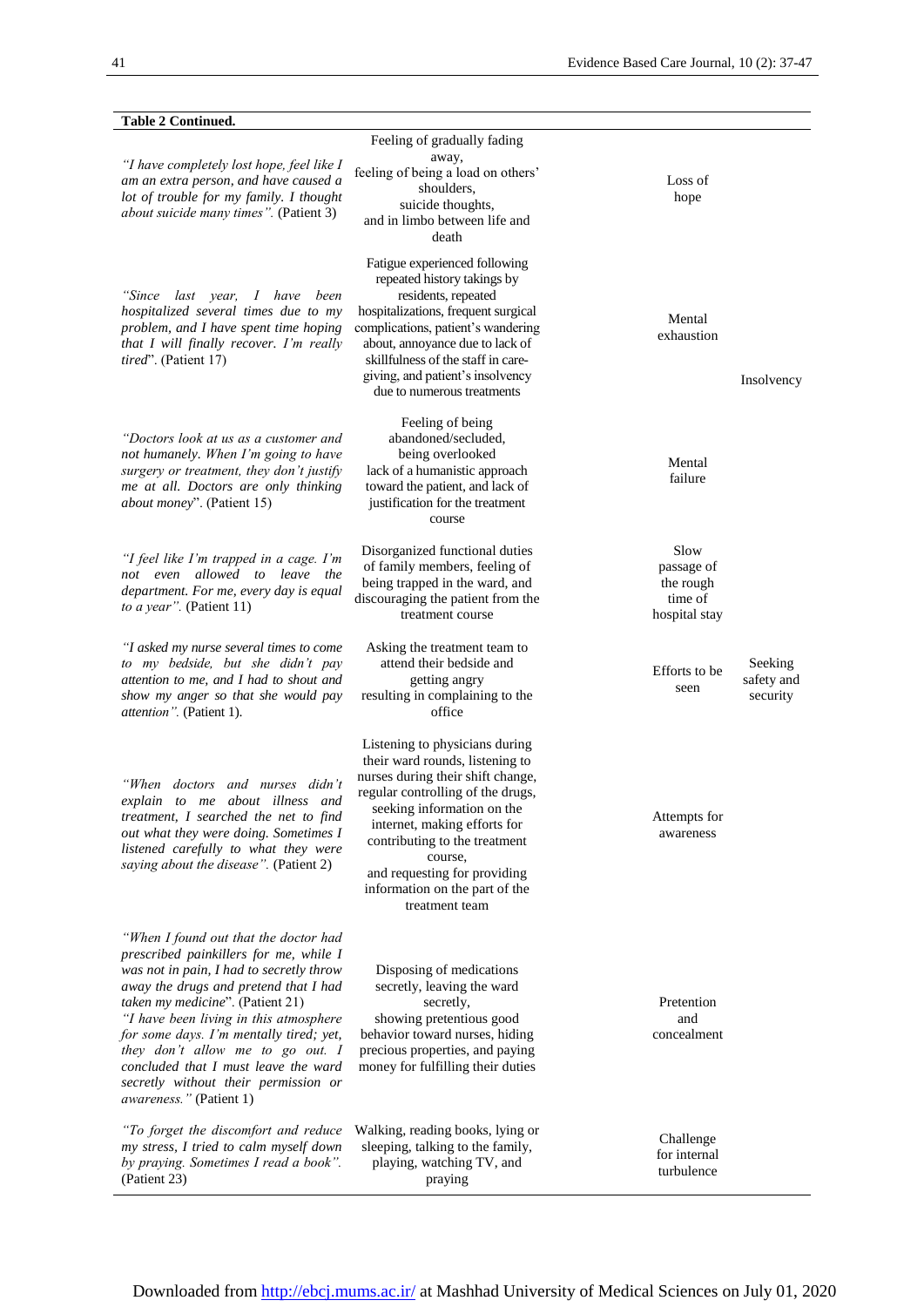indicating the perceived internal and external risks and dangers. In other words, when individuals see their soul and body at risk, they experience feelings of unsafety (Table 2).

*1.1. Feeling of anxiety:* The presence of certain factors in the patient's environment causes a lot of stress and anxiety. This subcategory consists of patient's previous negative experiences, lack of confidence in the treatment team, and stressors.

*1.1.1. Patient's previous negative experiences:* These experiences that have played a negative role in the patient's feelings of insecurity include the experience of a painful procedure, relatives' mortalities due to a similar disease, unsuccessful surgery, disrespect for the patient, and fear of cesarean section (CS) due to watching other mothers with CS.

*"Now, I see nightmares of cancer. I was always afraid of cancer as my grandpa and grandma both died of cancer. My mind is filled with the belief that all cancer patients will die".* (Patient 28)

*1.1.2. Lack of confidence in the treatment team:* A lack of patient's confidence in various individuals, such as the treatment team, physician's knowledge, and students' competency would lead to the lack of patient's confidence in the whole healthcare system.

*"Nurses administer my medications incompletely; for example, they discontinued my previous medications and started new drugs; yet, when I object to them, they give me my previous medicines again. They said: "we don't know"; however, I had told them that the doctor had told me to discontinue rituximab. When I remind them of it, they simply said that the residents have prescribed it and I should take it. I don't really know what to do, whether take it or not, or for example, I should take a 1-g dose of one of my medications; yet, they brought a 250-mg dose; then, I had to stay up, go there, and tell them that they gave me the wrong dose. Nurses either don't read the chart or read it wrongly".* (Patient 6)

*1.2. Feeling unprotected:* This subcategory consists of financial challenges, environmental annoying factors, and reception of ineffective care.

*1.2.1. Financial challenges:* These are caused by the patient's financial problems at the hospital due to the costs of dressings, purchase of medical materials and instruments more than required, costs of attendants, and costs of a hospital bed. These factors resulted in the patient being in need of support.

*1.2.2. Environmental annoying factors:* Some factors in the immediate surroundings of the patient during hospitalization, such as nurses' inappropriate working conditions, dissatisfaction with rules and regulations, lack of sexual correspondence between patients and staff, shortage of facilities and equipment, inappropriate hospital structure, inappropriate hospital sanitation, inappropriate room temperature, and crowd of students at the bedside, are disturbing for the patient.

*"The air conditioner does not work at all. The bathroom smells bad".* (Patient 8)

*1.2.2.1. Nurse's inappropriate working conditions:* Working conditions cover the areas, such as space, temperature, lighting, ventilation, humidity, and welfare facilities. Sometimes the staff is not motivated enough to be satisfied with the job, and in many cases they get tired, all of which can be understood by patients. This refers to personnel's work overload, insufficient number of staff, attendant's irrational expectations, nurse bothering by attendants, crowded hospitals, patients' overload, nurse's exhaustion due to work overload, and nurse's insufficient income. One of the patients complained as follows:

*"The emergency ward and clinic are overcrowded. It's because this is a governmental center with good facilities and equipment. All patients want to come here; then, the staff is exhausted, gets angry at patients, and misbehaves them. Since there are a few nurses here, patients go mad. These tensions give the patients feelings of discomfort".* (Patient 11)

*1.2.2.2. Dissatisfaction with rules and regulations:* Some hospital rules are disturbing for patients, such as long close vigilance in the emergency room, insufficient security of patients' precious things against thieves, lack of permission for attendant presence at the bedside, lack of control of visitors' exit and entry, lack of permission for patients to exit the ward, lack of permission for husband's attendance on the bedside in gynecology and obstetrics wards, and insufficient attention to patient's rights.

*1.2.2.3. Inappropriate nutritional conditions:* This refers to the low quality of foods, low variety in food items and menu, and lack of attention to the patient's nutritional diet.

*"I have diabetes, but my food is not suitable for a diabetic patient at all. For example, lunch is rice every day, and they bring honey for breakfast. They don't care at all!"* (Patient 15)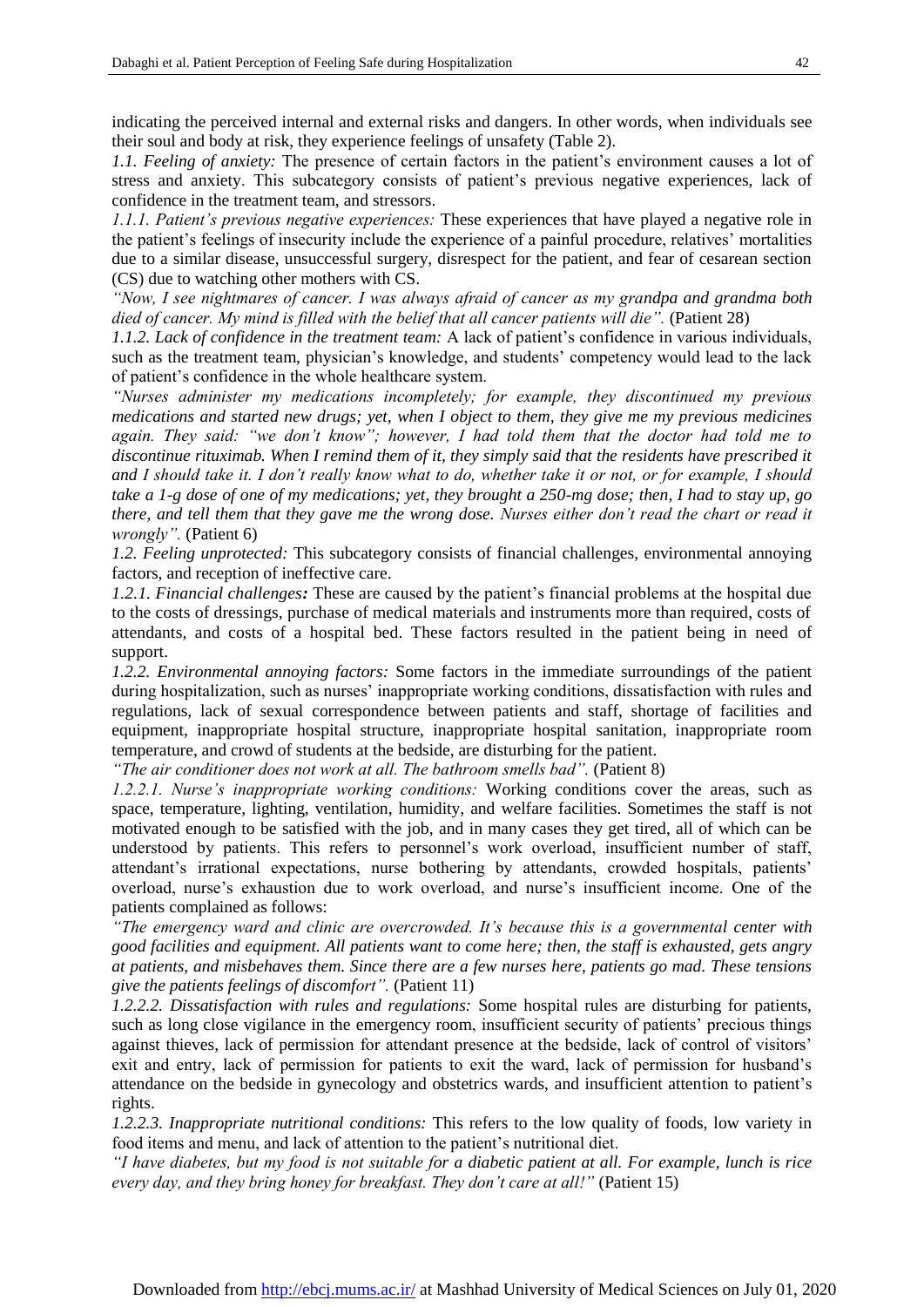*1.2.2.4. Lack of sexual correspondence between patients and staff:* The open codes of this category were the presence of male staff in the gynecology ward and lack of the separation of males from females". In this regard, another patient said:

*"All the nurses here are gentle and noble. When I had no attendant, I was ashamed to ask them to empty my Foley catheter; I had to go to the toilet myself and empty it".* (Patient 5)

*1.2.2.5. Shortage of facilities and equipment:* This can be highly annoying for the patient. The open codes of this subcategory were the provision of medical materials and appliances out of the hospital, inappropriate condition of emergency room, out-of-order bed alarm, lack of uniformity of patients' hospital uniforms, lack of the right-size uniform, provision of primary facilities out of the hospital, patient annoyance due to repeated transportation by ambulance, shortage of sufficient medical equipment, lack of sufficient medical supplies, and shortage of disposable materials and instruments.

*1.2.2.6. Inappropriate hospital structure:* This refers to a lack of separate toilets and bathrooms, no parking lot, insufficient number of sanitary toilet services, unsuitable architecture of the ward, unpleasant feeling of the patient due to sheet color, and inappropriate room temperature.

*1.2.2.7. Inappropriate environmental sanitation:* Improper sanitation is annoying for patients, and the pollution entails many parts of the treatment setting. Improper sanitation includes the inappropriate sanitation of the ward and hospital settings, unsuitable cleaning of the ward, out-of-order toilets, noise pollution in the ward, and annoyance in the ICU due to the foul odor of the unconscious patients.

*1.2.2.8. Crowd of students on the bedside:* This refers to holding educational and training classes at the bedside and students' and clinicians' long conversations at the bedside.

*1.2.3. Reception of ineffective care:* This includes patient's long waiting time, disturbance during patient's sleep, lack of coordination among the treatment team, insufficient attention to the patients and their attendants, medical errors during care-giving, and insufficient commitment of the treatment staff.

*1.2.3.1. Patient's long waiting time:* This consists of long waiting times for diagnostic procedures, discharge, hospital admission, clinic admission, and surgery in the recovery room.

*1.2.3.2. Disturbance during patient's sleep:* Some factors impair patient's rest and sleep, such as conducting nocturnal diagnostic procedures, performing invasive procedures on asleep patients, visiting the patient at inappropriate times, cleaning the ward at unsuitable times, blood sampling at inappropriate hours, and drug administrating at unsuitable hours.

*1.2.3.3. Lack of coordination among the treatment team:* This indicates contradictions between a physician's order with a nurse's speech, delayed surgery, and insufficient supervision. One patient betrayed it as follows:

*"There is no coordination among them here; for example, the doctor told me that I should be hospitalized for operation on Monday. When I presented to the ward, the students told me that the surgery list was full on Monday and asked me to go and come back next week".* (Patient 30)

*1.2.3.4. Giving insufficient attention to patient and attendants:* This refers to a lack of attention to the needs of patients and attendants, sending patients' attendants out while visiting them, ignoring patient's and attendant's requests, lack of patients' and attendants' contribution to the treatment course, lack of patient follow-up after diagnostic procedures, considering the attendants responsible for the patient care, lack of personnel's attention to patient's warning signs, lack of explanation of new procedures to the patient, inattention to patient's primary needs, lack of humanistic approach toward the patient, disvaluing the patient, lack of patient justification during treatment, treatment team's inattention to patient costs, and low importance of patient's treatment for the treatment staff.

*1.2.3.5. Medical errors during care-giving:* These include delay in treatment, delay in diagnosis, lack of recording real vital signs, errors in diagnostic procedures, pharmacological (medicinal) errors, repeated wrong diagnostic procedures, and wrong identification of the patient.

*1.2.3.6. Insufficient commitment of the treatment staff:* This refers to inappropriate behaviors of the treatment staff, treatment team's not introducing themselves to the patient, medical student's misbehavior toward patients, making fun of and poking fun at patients, personnel's aggression toward each other, insulting the patient, inappropriate rapport with the patient, inattention to physical and mental care-giving needs, treatment team's dishonesty, lack of explanation of the treatment course, lack of nurse's awareness of the treatment course, nurse's thoughtless compliance with the physician, lack of providing education for the patient, delay in drug administration, lack of correct performance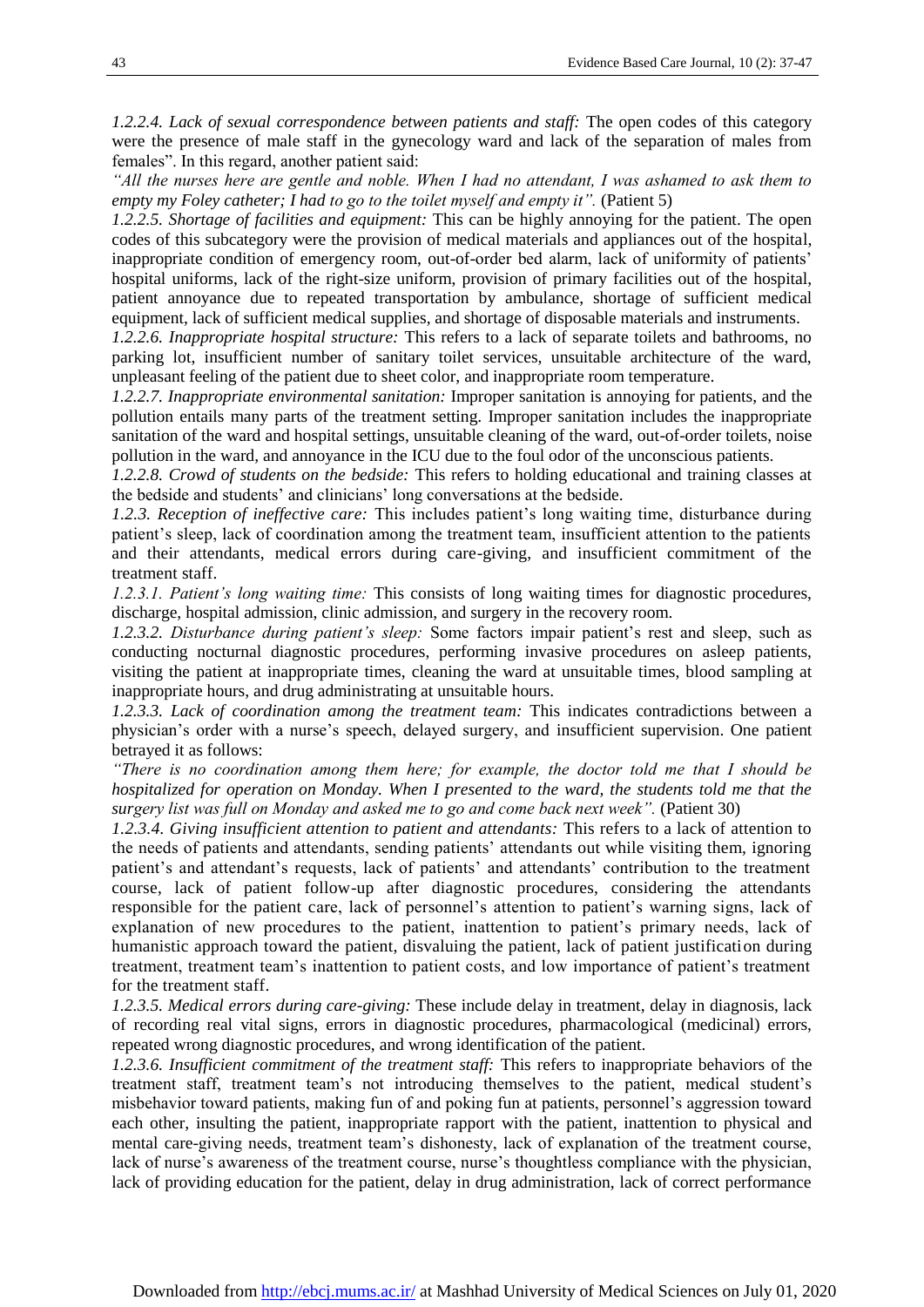of duties, and lack of follow-up of patient's treatment course.

#### *2. Insolvency*

When patients do not feel safe and their efforts fail, they feel insolvency. This category consists of four subcategories, namely loss of hope, mental exhaustion, mental failure, and slow passage of the rough time of hospital stay.

*2.1. Loss of hope:* This includes the open codes of the feeling of gradually fading away, feeling of regarding him/herself as a load on others' shoulders, suicide thoughts, and in limbo between life and death.

*2.2. Mental exhaustion:* This refers to the fatigue experienced following repeated history takings by residents, repeated hospitalizations, frequent surgical complications, patient's wandering about, annoyance due to a lack of skillfulness of the staff in care-giving, and patient insolvency due to numerous treatments.

*2.3. Mental failure:* It occurs after the feeling of insolvency, feeling of being abandoned/secluded, feeling of being overlooked, lack of a humanistic approach toward the patient, lack of justification for the treatment course, and inappropriate behavior of the treatment staff.

*2.4. Slow passage of the rough time of hospital stay:* This occurs following the disorganized functional duties of family members, feeling of being trapped in the ward, and discouraging the patient from the treatment course.

#### *3. Seeking safety and security*

This category refers to the efforts made and measures taken to remove the feelings of unsafety and insecurity. It consists of four subcategories, namely the efforts to be seen, attempts for awareness, pretention and concealment, and challenge for the internal turbulence.

*3.1. Efforts to be seen:* The patient asks the treatment team to attend their bedside, then gets angry, and finally complains to the office.

*3.2. Attempts for awareness:* To become aware, the patient performs actions, such as listening to physicians during their ward rounds, listening to nurses during their shift change, regular controlling of drugs, seeking information on the internet, making efforts for contribution to the treatment course, and asking for information on the part of the treatment team.

*3.3. Pretention and concealment:* Sometimes, the patient has to conceal some issues or pretend that they are doing something; for instance, disposing of medications secretly, leaving the ward secretly, showing pretentious good behavior toward nurses, hiding precious properties, and paying money for fulfilling their duties. For example:

*"I have been living in this atmosphere for some days. I'm mentally tired; yet, they don't allow me to go out. I concluded that I must leave the ward secretly without their permission or awareness".* (Patient 1)

*3.4. Challenge for the internal turbulence:* This refers to compatibility mechanisms applied by the patient to adapt to new conditions or tolerate inappropriate conditions, such as walking, reading books, lying or sleeping, talking to the family, playing, watching TV, and praying. They even ask continually the patients with similar surgeries to overcome the stress induced by surgical operation and become tranquilized by the successful result of their surgery.

#### **Discussion**

The obtained results of the current study showed that hospitalized patients need to be provided with safety and security. When patients face some problems and feel unsafe, they try to control their affairs through security-seeking measures (seeking safety and security). If their attempts are futile, they will feel unsafe and insolvent. However, if their efforts are fruitful or they do not face any deficiency or shortage since the beginning, they will experience hopefulness about the treatment, confidence in the healthcare team, and safety.

Reception of ineffective care was one of the important subcategories investigated in many studies (3, 19). Most scholars have highlighted the importance of the presence of the personnel and their communication with patients (12, 20-25). Communication is one of the important and necessary factors in information transmission, support, and care. All these factors will not be effective without the presence of the staff at the patient bedside (20). Among the healthcare staff, nurses play the most significant role in creating feelings of safety and security (12).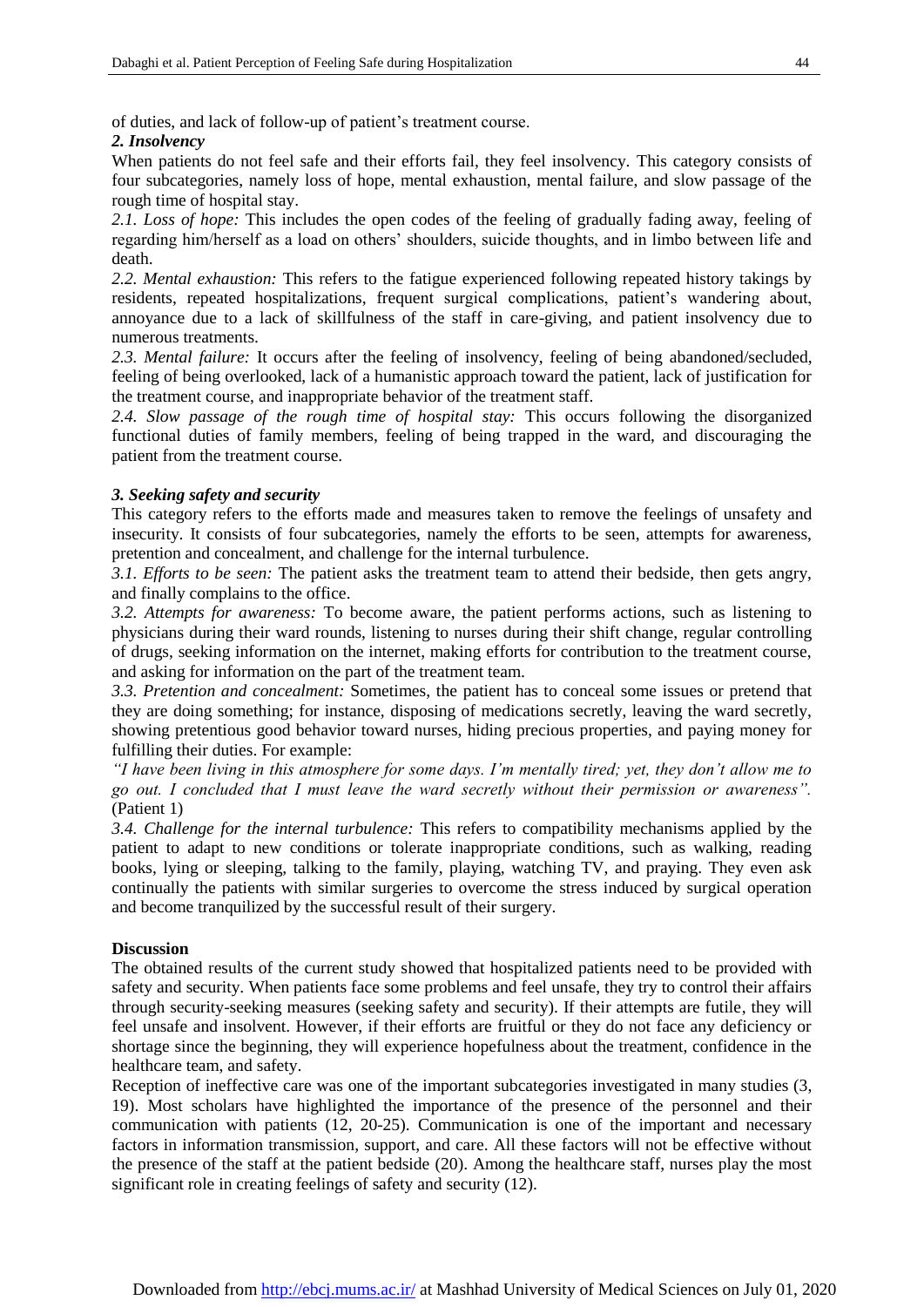From the patient's perspective, nurses should be knowledgeable, aware, inventive, intelligent, up-todate, and skillful individuals to be able to provide effective, efficient, and efficacious care for patients (20, 26-29). Safe care per se will not create feelings of safety and security in patients; however, this feeling goes somehow beyond the physical needs and gains a mental dimension (12, 22) in order to maintain and always respect patients' dignity and self-esteem (11, 26, 28).

According to the literature, it was demonstrated that an appropriate environment and suitable technology are influential factors in creating the feelings of safety and security; accordingly, an appropriate environment possesses good structural conditions (e.g., temperature, lighting, and humidity) (3, 30), and with technology we mean the presence of sufficient and up-to-date therapeutic facilities and equipment in the healthcare system (22). Based on the studies conducted to date, technology has been considered an entity separate from patient settings. technology and patient settings have been presented as two separate categories.

The seeking safety and security category was one of the important distilled categories in the present study indicating how patients seek to create safe conditions after the observation of an inappropriate situation. This condition that is out of their expectations makes them challenge for changing or even coping with it. Indeed, this measure taken by the patient is an effort to compensate for their perceived ignorance (31).

Insolvency as another category obtained from the results of the present study indicates how patients find themselves forgotten and insecure due to the lack of a sense of safety. Sometimes, in that situation, they resort to spirituality (13), and if they cannot change the situation or adapt to it, they feel insolvent and this feeling will be manifested variously as loss of hope, mental fatigue, mental failure, and slow passage of the tough time during the hospital stay.

One of the important theories very close to creating a feeling of safety in patients is Kolcaba's comfort theory. According to Kolcaba's theory, the need for comfort is created in stressful healthcare situations in which the patient cannot naturally fulfill it. These needs may be physical, psychological, sociocultural, or environmental assessed through supervision, verbal reports, informal reports, pathophysiological parameters, education and support, consultation, and intervention (32, 33).

The obtained findings of the current study suggested that patient's perceived feelings of safety and security are affected by various factors, such as healthcare team performance and environment. One of the limitations of this study is the sampling of public hospitals only and no inclusion of private hospitals.

#### **Implications for Practice**

The results of the present study can be helpful in designing a patient-based care program with a focus on patient safety. The healthcare team can improve patient care by considering factors that produce a feeling of safety in patients.

Based on the results of the present study, it is suggested that by the development of patient-based care programs, the effect of using these programs on the patient's sense of safety should be measured. In addition, it is recommended to carry out future studies focusing on the development and psychometric validation of instruments for measuring inpatients' perceived feeling of safety to obtain a more accurate estimate of this variable.

#### **Acknowledgments**

This study was extracted from the PhD dissertation (no.: 1397.1129) of the first author and financially supported by Shahid Beheshti University of Medical Sciences. The authors would like to acknowledge all the participants whose contribution enabled the production of this paper.

#### **Conflicts of Interest**

The authors declare that there is no conflict of interest.

#### **References**

- 1. Nadighara AA, Abedi G, Abedi E, Rostami F. Designing and validating a scale to measure the sense of security in hospitalized patients. J Mazandaran Univ Med Sci. 2016;26(139):178-89.
- 2. Lasiter S. Older adults' perceptions of feeling safe in an intensive care unit. J Adv Nurs. 2011;67(12):2649-57.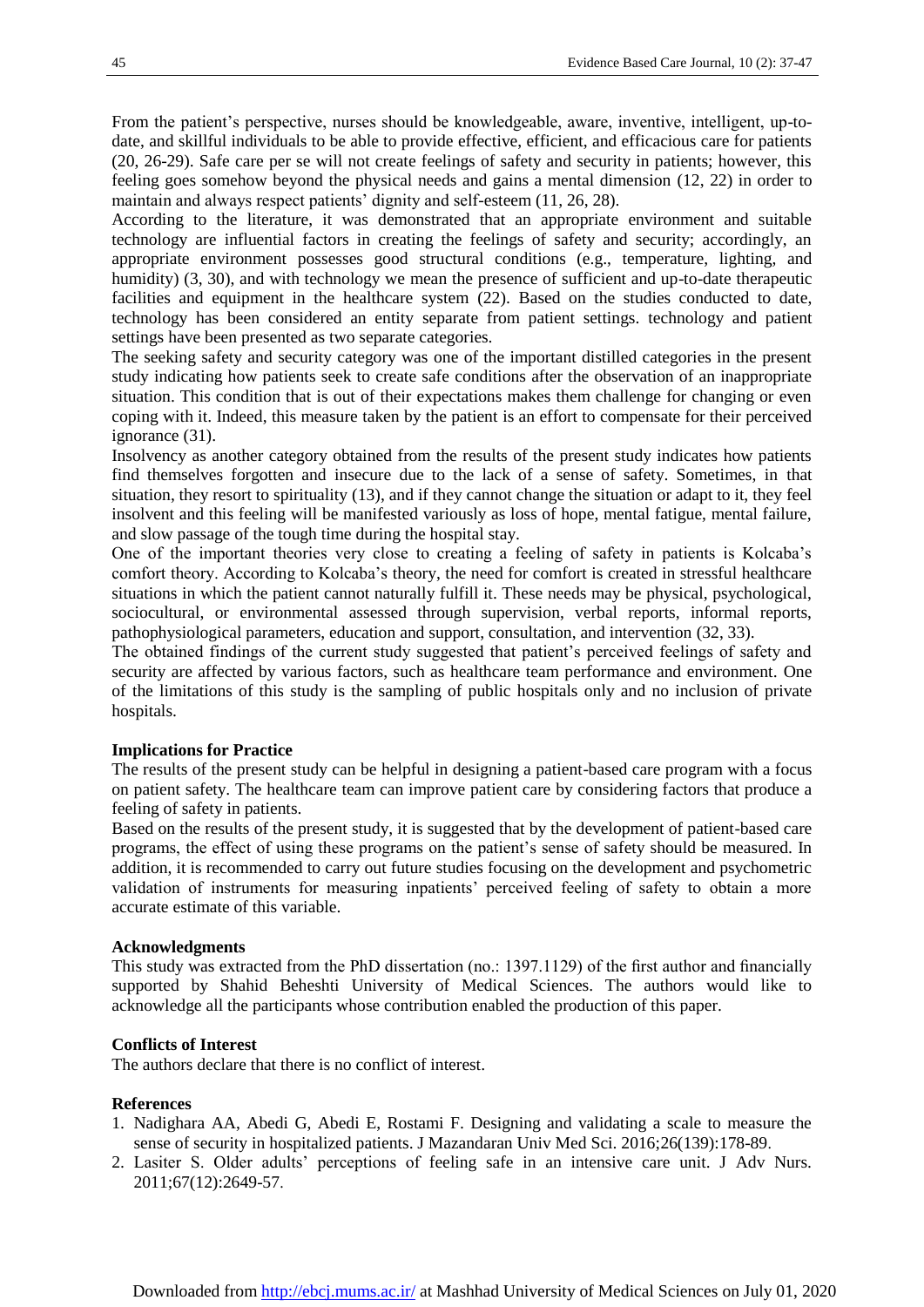- 3. Mollon D. Feeling safe during an inpatient hospitalization: a concept analysis. J Adv Nurs. 2014;70(8):1727-37.
- 4. Williams PA. When trust defies common security sense. Health Informatics J. 2008;14(3):211-21.
- 5. Jahangiri M, Haghshenas H, Maleki S, Ghorbani M, Delikhoon M. Survey of patient safety culture in a hospital in Shiraz, Iran, in 2015. Health Syst Res. 2017;13(2):146-50.
- 6. Shali M, Joolaee S, Hooshmand A, Haghani H, Masoumi H. The relationship between incidence of patient falls and nurses' professional commitment. J Hayat. 2016;22(1):27-37.
- 7. Dehghan Nayeri N, Arab Ameri Z, Seylani K. Patient's safety during blood transfusions in hospitals affiliated with Tehran university of medical sciences. Iran J Nurs. 2016;28(98):39-49.
- 8. Bayatmanesh H, Zagheri Tafreshi M, Mnoochehri H, Akbarzadeh Baghban A. Evaluation of patient-related nursing care with standards in intensive care unit (ICU). Armaghane Danesh. 2017;22(3):375-89.
- 9. Mhammadi E. The issue of patient safety in psychiatric wards and center: a systematic review. Iran J Syst Rev Med Sci. 2017;1(1):21-35.
- 10.Ricci-Cabello I, Pons-Vigués M, Berenguera A, Pujol-Ribera E, Slight SP, Valderas JM. Patients' perceptions and experiences of patient safety in primary care in England. Fam Pract. 2016;33(5):535-42.
- 11.Vaismoradi M, Salsali M, Turunen H, Bondas T. Patients' understandings and feelings of safety during hospitalization in Iran: a qualitative study. Nurs Health Sci. 2011;13(4):404-11.
- 12.Lovink MH, Kars MC, de Man‐van Ginkel JM, Schoonhoven L. Patients' experiences of safety during haemodialysis treatment–a qualitative study. J Adv Nurs. 2015;71(10):2374-83.
- 13.Hupcey JE. Feeling safe: the psychosocial needs of ICU patients. J Nurs Scholarsh. 2000;32(4):361-7.
- 14.Hsieh HF, Shannon SE. Three approaches to qualitative content analysis. Qual Health Res. 2005;15(9):1277-88.
- 15.Graneheim UH, Lundman B. Qualitative content analysis in nursing research: concepts, procedures and measures to achieve trustworthiness. Nurse Educ Today. 2004;24(2):105-12.
- 16.Zhang Y, Wildemuth BM. Qualitative analysis of content. Applications of social research methods to questions in information and library science. London: Libraries Unlimited; 2016. P. 318.
- 17.Speziale HS, Streubert HJ, Carpenter DR. Qualitative research in nursing: advancing the humanistic imperative. Philadelphia: Lippincott Williams & Wilkins; 2011.
- 18.Polit DF, Yang F. Measurement and the measurement of change: a primer for the health professions. Pennsylvania: Wolters Kluwer Health; 2016.
- 19.New L, Goodridge D, Kappel J, Groot G, Dobson R. "I just have to take it"–patient safety in acute care :perspectives and experiences of patients with chronic kidney disease. BMC Health Serv Res. 2019;19(1):199.
- 20.Hunt JM. The cardiac surgical patient's expectations and experiences of nursing care in the intensive care unit. Aust Crit Care. 1999;12(2):47-53.
- 21.Kaptain K, Ulsøe ML, Dreyer P. Surgical perioperative pathways-Patient experiences of unmet needs show that a person‐centred approach is needed. J Clin Nurs. 2019;28(11-12):2214-24.
- 22.Russell S. An exploratory study of patients' perceptions, memories and experiences of an intensive care unit. J Adv Nurs. 1999;29(4):783-91.
- 23.Lee AV, Moriarty JP, Borgstrom C, Horwitz LI. What can we learn from patient dissatisfaction? An analysis of dissatisfying events at an academic medical center. J Hosp Med. 2010;5(9):514-20.
- 24.Rathert C, Brandt J, Williams ES. Putting the 'patient'in patient safety: a qualitative study of consumer experiences. Health Expect. 2012;15(3):327-36.
- 25.Howard M, Fleming ML, Parker E. Patients do not always complain when they are dissatisfied: implications for service quality and patient safety. J Patient Saf. 2013;9(4):224-31.
- 26.Gettens S, Fulbrook P, Jessup M, Low Choy N. The patients' perspective of sustaining a fall in hospital: a qualitative study. J Clin Nurs. 2018;27(3-4):743-52.
- 27.Modig S, Kristensson J, Troein M, Brorsson A, Midlöv P. Frail elderly patients' experiences of information on medication. A qualitative study. BMC Geriatr. 2012;12(1):46.
- 28.Asgari MR, Mohammadi E, Khoshknab MF, Tamadon MR. Hemodialysis patients' perception from nurses' role in their adjustment with hemodialysis: a qualitative study. Koomesh. 2011;12(4):385-97.